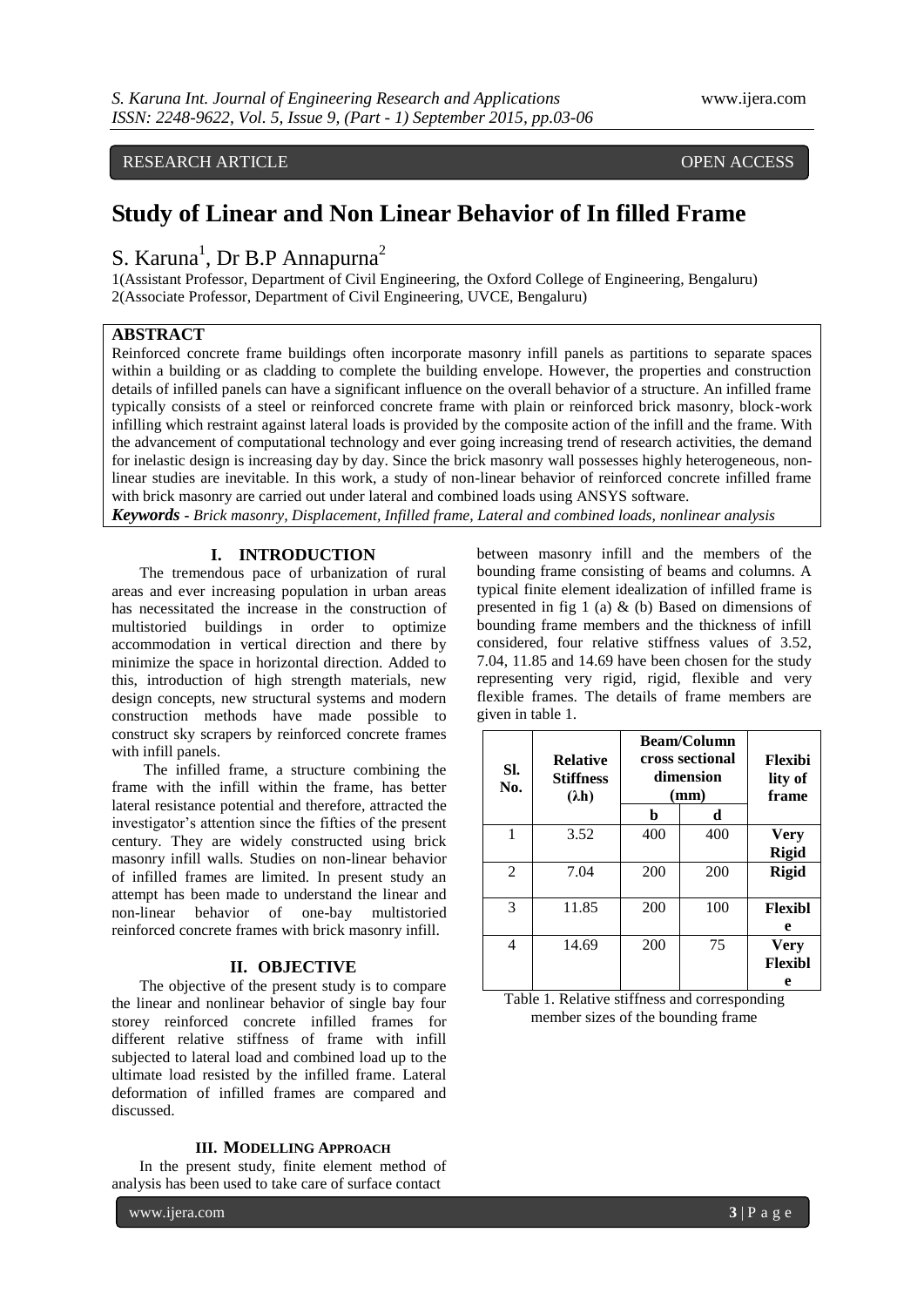

#### **IV. ANALYSIS AND RESULTS**

Lateral deformation of infilled frame of different relative stiffness [i.e., for relative stiffness 3.52 , 7.04, 11.85 and 14.69] are shown in figure for the cases of i) Full contact and ii) Separation subjected to lateral load and combined loads.

Lateral deformation under lateral load and combined load is observed to be same in both the case of linear and nonlinear analysis in case of full contact, however in case of separation the lateral deformation in non-linear analysis is observed to be higher than the linear analysis for higher loads. It is observed that in a very rigid frame of  $RS = 3.52$  for a higher load case of 150 kN the deformation is higher by 2.68% under lateral load and 2.77% under combined load in case of nonlinear analysis when compared with linear analysis. Hence the material non linearity effect is seen when the infilled frame is subjected to load of higher magnitude (150kN) resulting in larger deformations.

It is also observed that in case of full contact addition of imposed load along with the lateral load (combined load) do not show any reduction in the lateral deformation in both linear and nonlinear analysis. However in case of separation lateral deformation gets reduced due to combined load compared to the infilled frame subjected to only lateral load in both the types of analysis (Fig 2 and Fig 3)







**b) Separation Fig 2. Variation of Load v/s Deformation of infilled frame subjected to Lateral Load**







**Fig 3. Variation of Load v/s Deformation of infilled frame subjected to Combined Load Effect of lateral load on combined load**

The ratio of lateral deformation of lateral load by combined load for different relative stiffnesses in case of full contact and separation and in both case of linear and nonlinear analysis are shown in fig 4



**Fig 4. Ratio of deformation of lateral load by combined load v/s relative stiffnesses**

In case of full contact it is observed that for  $\lambda h =$ 3.52, 7.04 and 11.85 (very rigid to flexible frame) deformation due to combined load is higher i.e., the ratio of lateral deformation of lateral load by combined load is less than 1, this indicates that the deformation due to combined load is higher than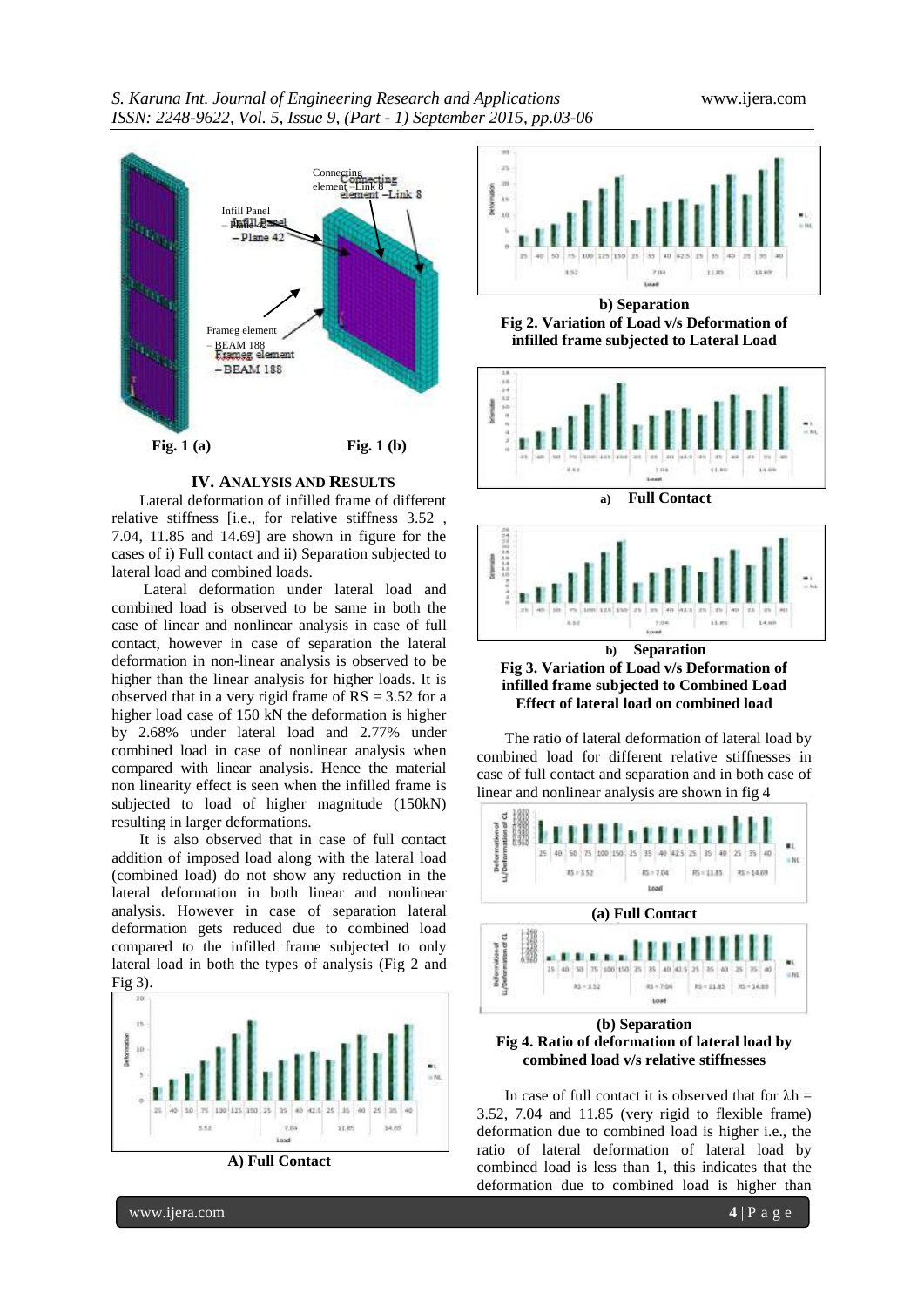lateral load but in case of very flexible frame  $\lambda h =$ 14.69 the deformation due to lateral load is higher  $(ratio is >1).$ 

In case of separation from fig  $4(b)$  it is observed that the ratio of deformation in infilled frame  $\lambda$ h =

3.52 (very rigid frame) the ratio is found to be 1 and with the increase in relative stiffnesses  $\lambda$ h = 7.04 to 14.69 the ratio of deformation is about 1.1 which indicates that the combined load reduces the lateral deformation compared that due to lateral load.

#### **V. CONCLUSION**

- 1. The magnitude of lateral deformation was found to be higher in case of nonlinear analysis compared to linear analysis for higher loads (greater than 50 kN) for separation, however in case of full contact the lateral deformation remains same in both in linear and nonlinear analysis irrespective of the intensity of load.
- 2. In both linear and nonlinear analysis in case of full contact the effect of combined load in reduction of lateral deformation is lesser compared to lateral load, however it shows a marginal increase for higher relative stiffnesses.
- 3. In case of separation the lateral deformation remains same when subjected to either lateral load or combined load for lower relative stiffness  $(\lambda h = 3.52)$ , but with the increase in relative stiffness  $\lambda h =$
- 7. 04, 11.85 and 14.69 combined load reduces the deformation (where ratio of deformation of lateral load by combined load  $> 1$ ).
- 4. The lateral deformation increases with increase in relative stiffness in both case of contact under lateral load and combined load and in both types of analysis.

#### **REFERENCES**

- [1.] H. Achyutha, S. S. Injaganeri, S. Satyanarayanan and C. S. Krishnamoorthy (1994), Inelastic behavior of brick infilled reinforced concrete frames, Journal of Structural Engineering, Vol. 21, No. 2 (July 1994), pp 228-237.
- [2.] Ghanasekar. M, Page A.W and Kleeman P.W (1995), The influence of masonry infilled on the behavior of structural frames,Int.j.mass constn. Vol. 2, No. 4, pp  $155 - 160.$
- [3.] Abolghasem Saneinejad and Brian Hobbs (1995), Inelastic Design of Infilled Frames, Journal of Structural Engineering, Vol. 121, No. 4, April 1995, pp 634-650.
- [4.] K. B. Girish and H. Achyutha (1996), Nonlinear finite element analysis of reinforced concrete frames with brick masonry infills under lateral loads, Journal

of Structural Engineering, Vol. 22, No. 4 (July 1996), pp 211-220.

- [5.] Michael P. Schuller and James L. Noland (March 1996), Experimental Evaluation of MasonryInfilled R.C. Frames, ASCE Journal of Structural Engineering, Vol. 122, Issue 3, (March 1996) pp 228-237.
- [6.] Armin B. Mehrabi and P. Benson Shing (1997),Behaviour and analysis of masonryinfilled frames, ASCE Journal of Structural Engineering, Vol. 4 Issue 3, (March 1996), pp 320-331.
- [7.] B. Sivarama Sarma, N. G. Bhagvan, V. Vimalanandam and H. G. Sreenath (1998), Experimental Evaluation Recommendations for Seismic Resistant Constructions of Low-Rise Buildings using Reinforced Hollow Concrete Block Masonry, Prepared for Building Materials and Technology Promotion Council, New Delhi.
- [8.] Amar A. Chakar and Arslan Cherifati (1999), Influence of Masonry Infill Panels on the Vibration and Stiffness Characteristics of R.C. Frame Buildings, Earthquake Engineering and Dynamics, Vol 28 (1999), pp 1061-1065.
- [9.] Musa R. Resheidat (Oct 1999), Structural Analysis of Infilled Frames, ASCE Journal of Structural Engineering, Vol. 12, Issue 3, (March 2001), pp 296-305.
- [10.] D. S. Prakash (Nov 2000), Behaviour of Infilled Reinforced Concrete Frames under Combined Lateral and Vertical Loading, PhD Thesis, 2000.
- [11.] Christiana Dymiotis, Andreas J. Kappos and Marios K. Chryssanthopoulos (March 2001), Seismic Reliability of Masonry-Infilled RC Frames, ASCE Journal of Structural Engineering, Vol. 127, Issue 3, (March 2001), pp 296-305.
- [12.] Y. Liu (2001), A Computer Model for Predicting Infilled Frame Behaviour, Canadian Journal of Civil Engineering, Vol. 28 (2001), pp 133-148.
- [13.] Singh. P. K, Saxena. S, Roy. B. N (Jun 2001), Behaviour of brick masonry infilled reinforced concrete frame subjected to static loading. Journal of the Institution of Engineers, India, Civil Engineering Division, Vol. 82 (2001), pp 23-29.
- [14.] Prajwal Lal Pradhan, C. V. R. Murthy, Karl Vincent Hoiseth and Mohan Prasad Aryal (2007), Non Linear Simulation of Stress-Strain Curve of Infill Materials Using PLP FIT Model,Journal of the Institute of Engineering, Vol. 7, No. 1, pp. 1-12